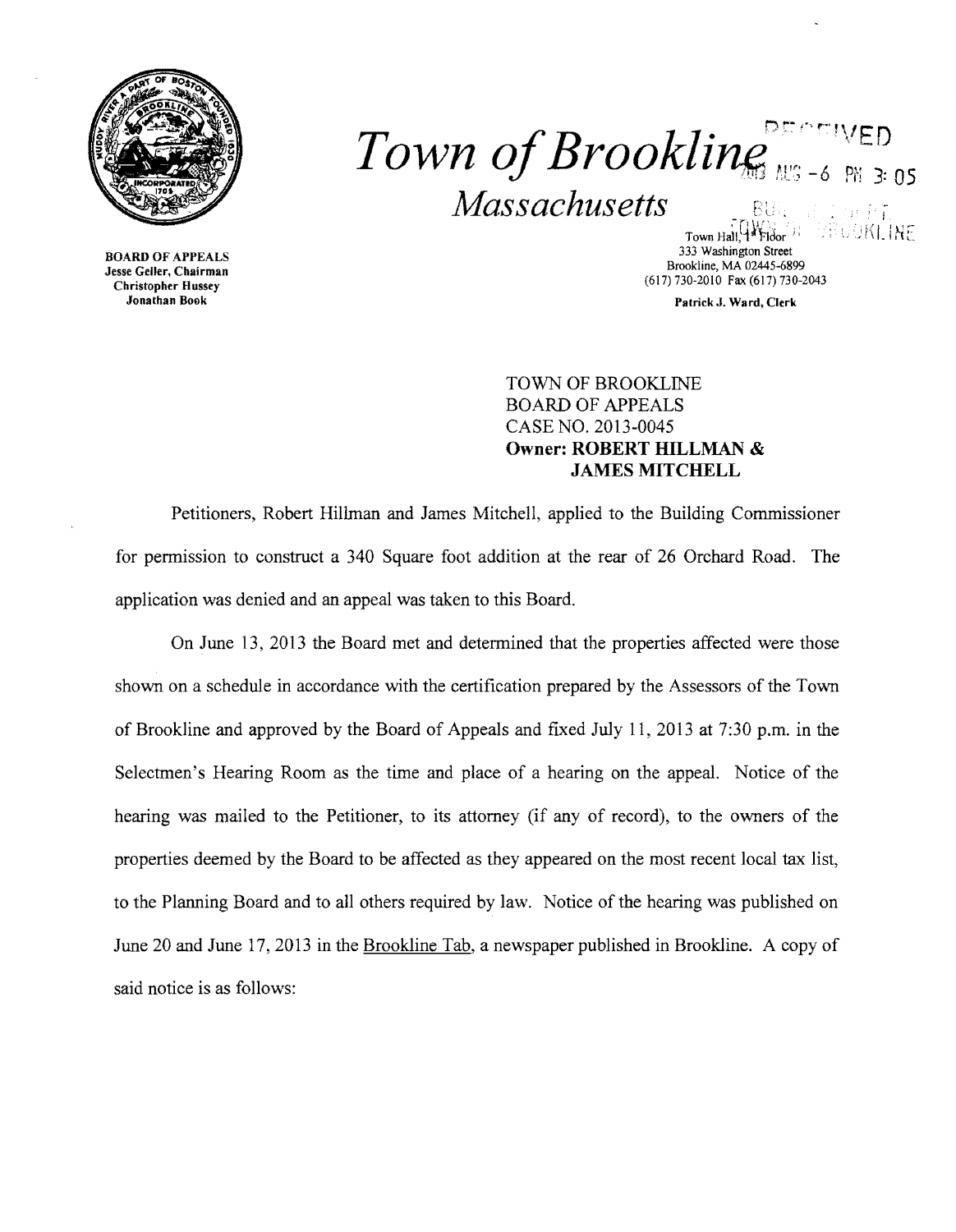## NOTICE OF HEARING

Pursuant to M.G.L. C. 39, sections 23A & 23B, the Board of Appeals will conduct a public hearing to discuss the following case:

Petitioner: Robert Hillman and James Mitchell Owner: Robert Hillman and James Mitchell Location of Premises: 26 Orchard Road Date of Hearing: July 11, 2013 Time of Hearing: 07:30 p.m. Place of Hearing: Selectmen's Hearing Room,  $6<sup>th</sup>$  Floor.

A public hearing will be held for a variance and/or special permit from

- 1. S.09.2.j; Design Review
- 2. S.22.3.c; Exceptions to Maximum Floor Area Ratio (FAR) for Residential **Units**

Ofthe Zoning By-Law to construct a 340 square foot two story addition at the rear

#### At 26 Orchard Road

Said Premise located in a S-7 (Single-Family) residential district.

*Hearings, once opened, may be continued by the Chair to a date and time certain. No further notice will be mailed to abutters or advertised in the TAB. Questions regarding whether a hearing has been continued, or the date and time ofany hearing may be directed to the Zoning Administrator at* 617-734-2134 *or check meeting calendar at: http://calendars.town.brookline.ma.usIMasterTownCalandarl? FormID= 158.* 

*The Town of Brookline does not discriminate on the basis of disability in admission to, access to, or operations ofits programs, services or activities.* ~Individuals *who need auxiliary aids for effective communication in programs and services of the Town of Brookline are invited to make their needs known to Robert Sneirson, Town ofBrookline,* 11 *Pierce Street, Brookline,MA* ~02445. *-Telephone* (617) *730-2328; TDD* (617) *730-2327; or e-mail*  atrsneirson@brooklinema.gov

> Jesse Geller Christopher Hussey Jonathan Book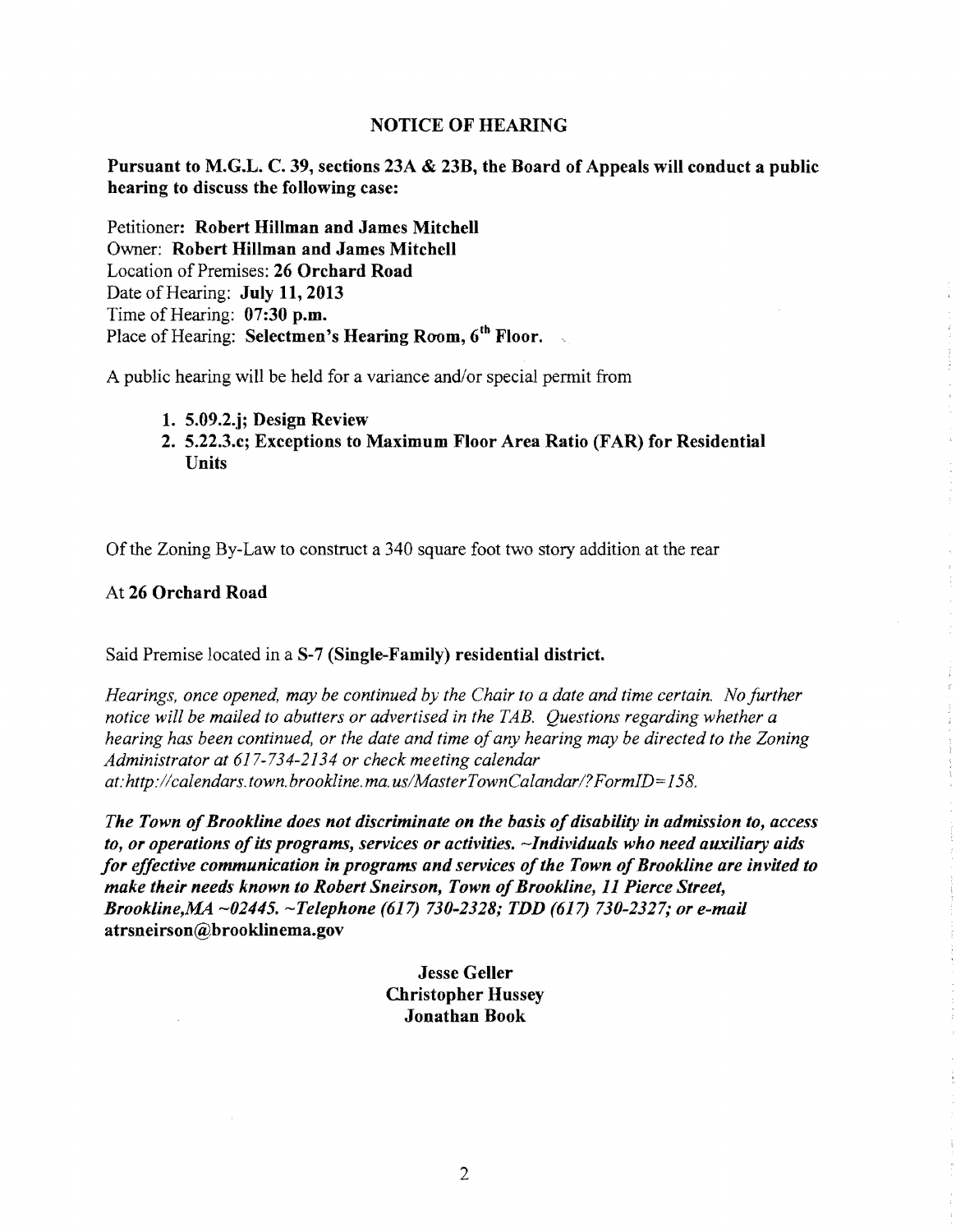At the time and place specified in the notice, this Board held a public hearing. Present at the hearing was Chairman Mark Zuroff and Board Members, Christopher Hussey and Avi Liss.. Kent Duckham, of Duckham Architects, 1319 Beacon Street, Brookline, MA, presented the case for the petitioners

Mr. Duckham described 26 Orchard Road as a single-family residence located on a large lot only 12.5 feet from the Town border, and 200 feet from Corey Road in Boston. Situated on a 16 feet high outcropping of rock, the house and one-car garage plus a three-car parking area is served by the steeper of two driveways. The other driveway, along the north property line, is currently closed but is connected to an unused two-car garage at the rear of the lot. A six foot wooden stake fence divides the two driveways. Several large trees give abundant shade.

Mr. Duckham said his clients, Robert Hillman and James Mitchell, are proposing to construct a 340 square foot two-story addition and a new deck in the rear. The addition will allow the applicant to create a new bathroom, mudroom, and expand the kitchen on the first floor, and expand the bedroom and master bathroom on the second floor. The addition will be constructed with cedar shingles on the second floor and cedar clapboard on the first floor. The roof will be constructed using a simulated slate roof. The deck will be constructed using a composite material. The applicant is also proposing to replace four windows in kind, and infill one window on the right elevation.

3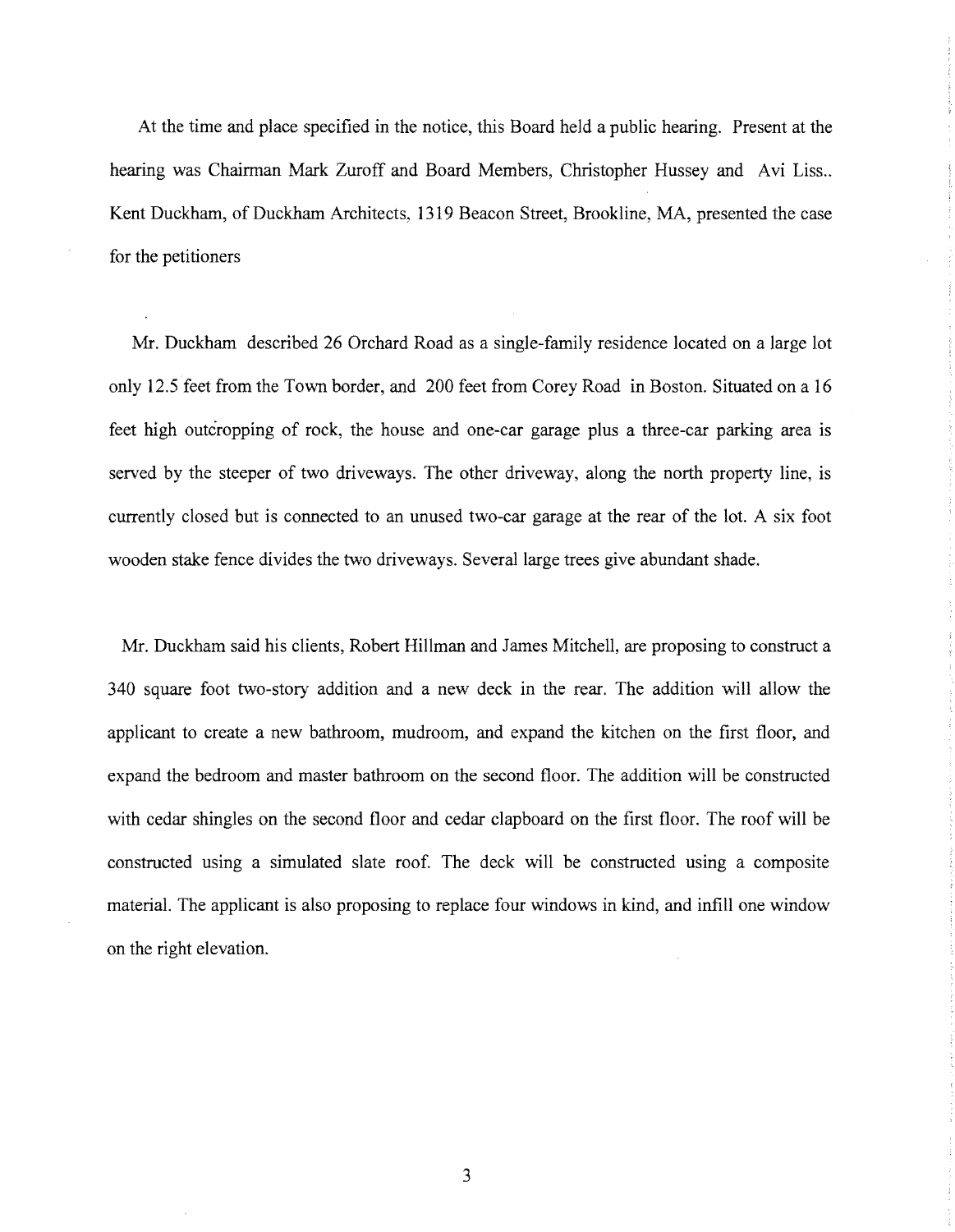The Chairman asked if anyone in attendance would like to speak in favor of the petition. No one rose to speak.

The Chairman asked if anyone in attendance would like to speak in opposition to the proposal. FarIa Russo of 21 Williston Road wanted a clarification on the unfinished attic space above the new addition.

The Chairman called upon Tim Richard, Planner, to deliver the comments of the Planning Board.

## **FINDINGS**

**Section 5.09.2.j** – Design Review: Any exterior addition for which a special permit is requested pursuant to *Section* 5.22 *(Exceptions to Maximum Floor Area Ratio Regulations)* requires a special pennit subject to the design review standards listed under *Section 5.09.4(a-l).* The applicant has provided a Community and Environmental Impact Statement. The most relevant sections of the design review standards are described below:

#### **a.** *Preservation ofTrees and Landscape*

This proposal will not disturb any of the existing trees or landscaping.

## *h. Relation ofBuildings to Environment*

The proposed addition is planned for the rear of the dwelling and the massing fits the residential scale of the neighborhood.

#### **c.** *Relation ofBuildings to the Form ofStreetscape and the Neighborhood*

The proposed addition does not affect the streetscape as it will not be visible from the street.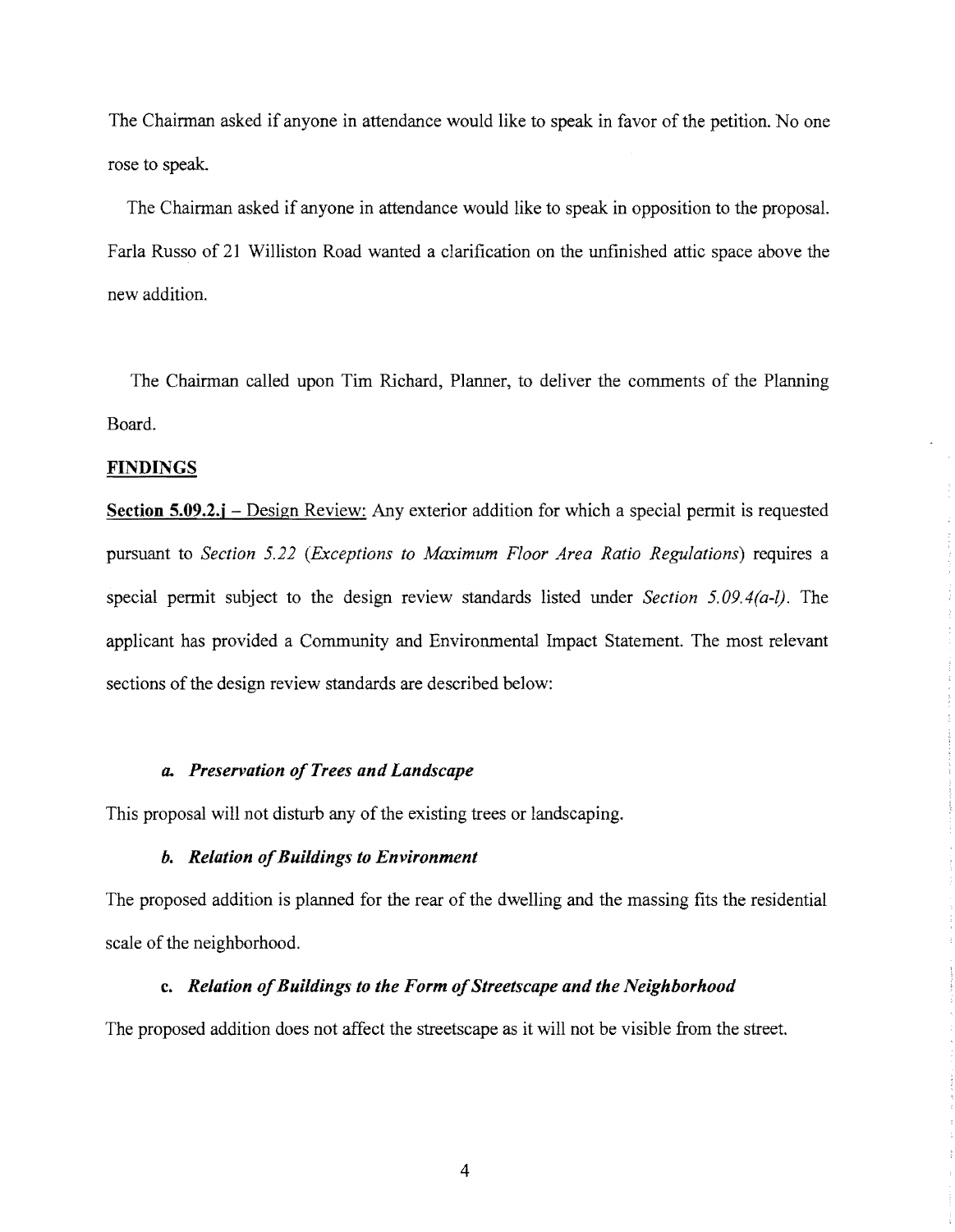#### **Section 5.22.3.c** – Exceptions to Maximum Floor Area Ratio (FAR) for Residential Units

| <b>Floor Area</b>       | <b>Allowed</b> | <b>Existing</b> | Proposed | Finding         |
|-------------------------|----------------|-----------------|----------|-----------------|
|                         |                |                 |          | ココンティ           |
| <b>Floor Area Ratio</b> | 0.35           | .38             | .42      |                 |
| (% of allowed)          | 100%           | 108%            | 120%     | Special Permit* |
| Floor Area (s.f.)       | 2,800          | 3,044           | 3,384    |                 |

\* Under Section 5.22.3.c the Board of Appeals may grant by special permit to increase floor area up to 350 s.f. if the resulting gross floor area of the building is less than 150% of the permitted gross floor area.

Mr. Richard said the Planning Board is supportive of this proposal to increase the total floor area in the existing single-family dwelling by 340 square feet. The Board finds this proposal to be attractively designed, and believes it will increase the dwellings usability\_

# **Therefore, the Planning Board recommends approval of the plans by Duckham Architecture & Interiors, dated** *5/16/13,* **subject to the following conditions:**

- 1. Prior to the issuance of a building permit, final elevations and floor plans shall be submitted to the Assistant Director of Regulatory Planning for review and approval.
- 2. Prior to the issuance of a building permit, the applicant shall submit to the Building Commissioner for review and approval for conformance to the Board of Appeals decision: 1) a final site plan stamped and signed by a registered engineer or land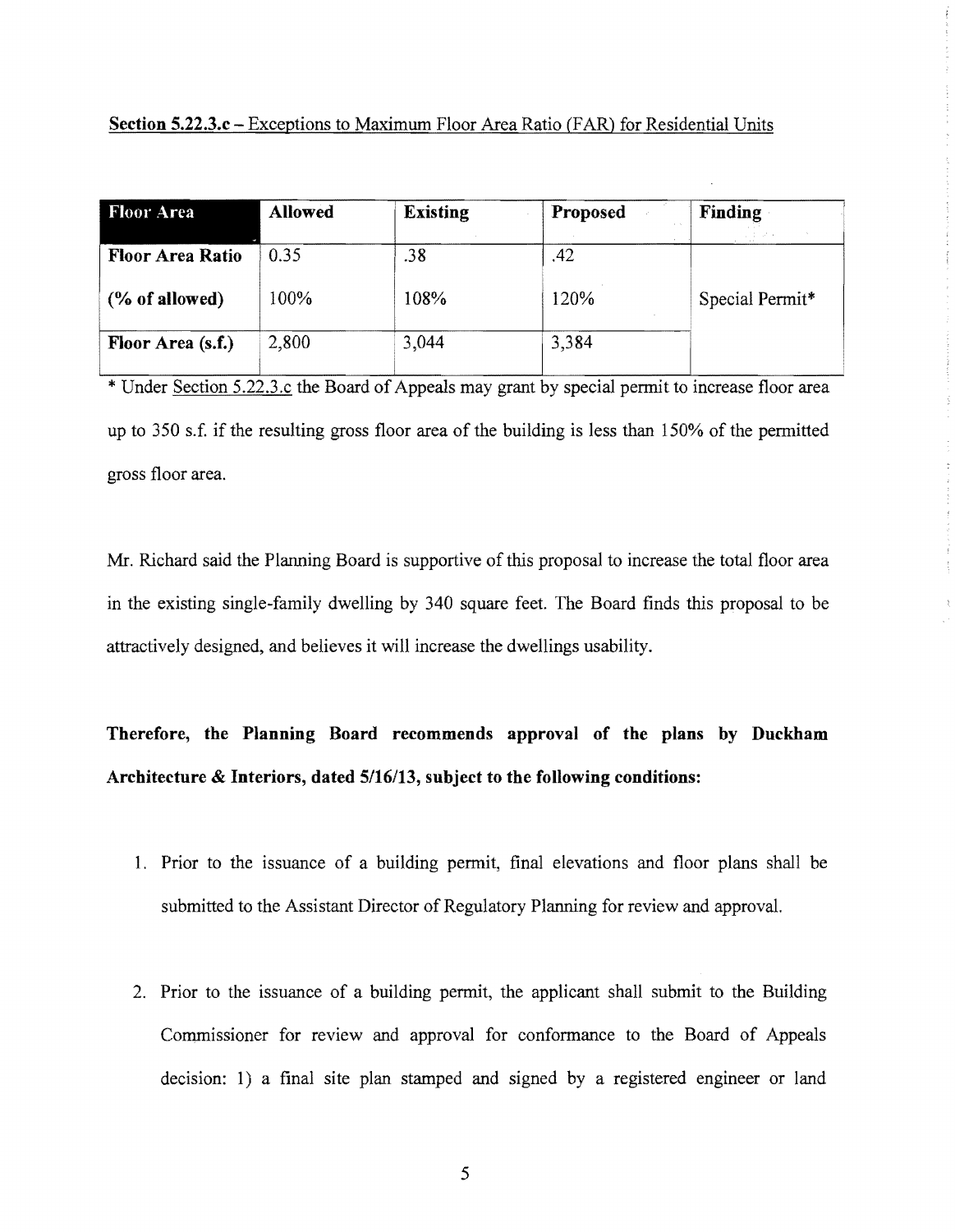surveyor; 2) final building elevations stamped and signed by a registered architect; and 3) evidence that the Board of Appeals decision has been recorded at the Registry of Deeds.

The Chairman called upon Mike Yanovitch, Chief Building Inspector, to deliver the comments of the Building Department. Mr. Yanovitch said the Building Department concurs with the Planning Boards report and recommendations. He said the Building Department has no objections to the request for relief.

The Board deliberated on the merits of special permit relief. The Board voted unanimously the requirements for the grant of a special permit for **5.09.2.j, 5.22.3.c,** were met. The Board made the following specific findings pursuant to said **Section 9.05:** 

a. The specific site is an appropriate location for such a use, structure, or condition.

b. The use as developed will not adversely affect the neighborhood.

c. There will be no nuisance or serious hazard to vehicles or pedestrians.

d. Adequate and appropriate facilities will be provided for the proper operation of the proposed use.

1. Accordingly, the Board voted unanimously to grant the requested relief subject to the following conditions: Prior to the issuance of a building permit, final elevations and floor

6